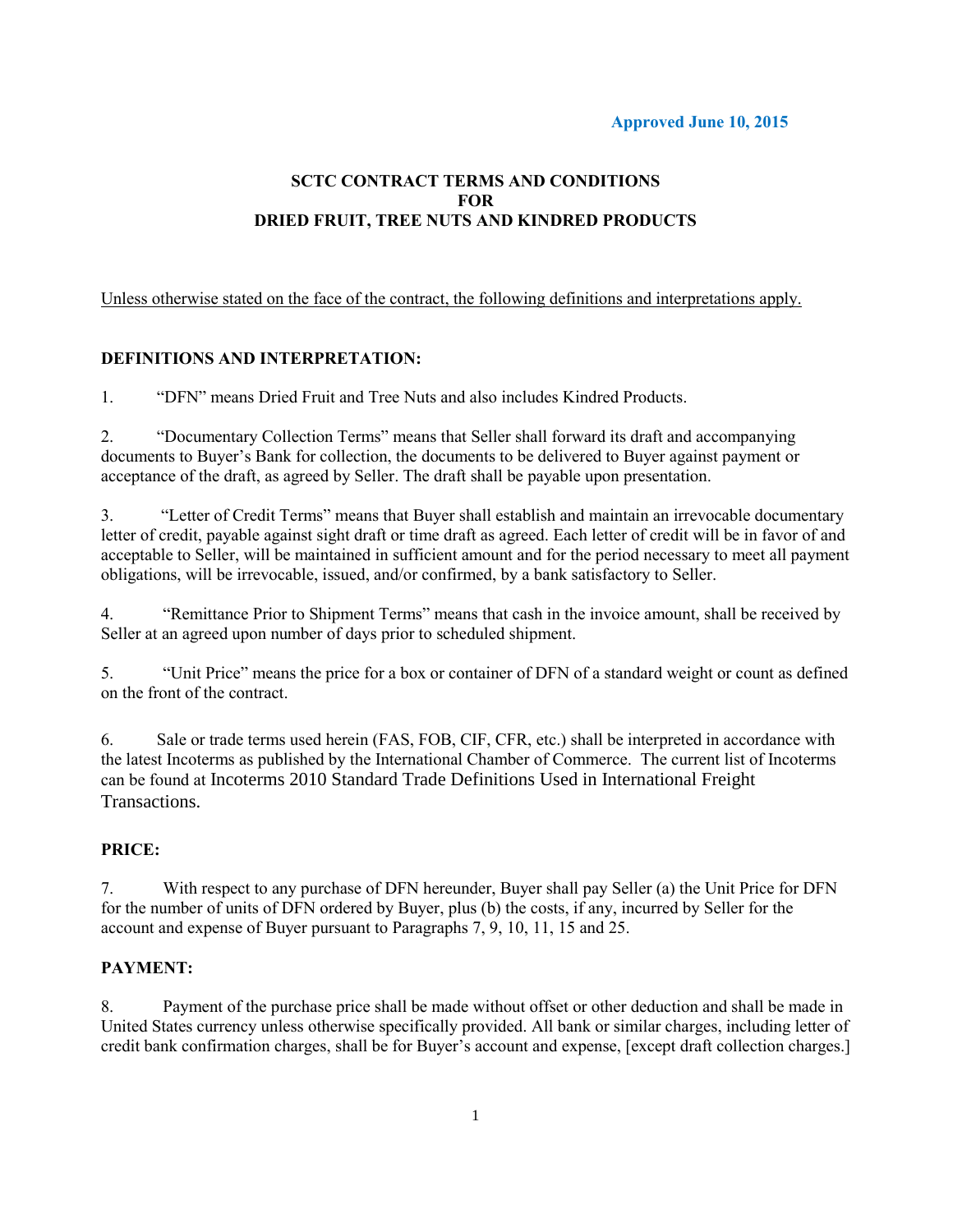## **SHIPMENT:**

9. Seller may ship at any time it chooses within the Shipment Period. Shipment on any route, whether all water or by landbridge, may be by one or more carriers, direct or indirect, with or without transshipment. The date of shipment shall be deemed to be the "received for shipment" date of the bill of lading (including if issued by a Non-Vessel Operating Common Carrier (NVOCC) from any U.S.A. landbridge port or inland point of shipment.

10. Any request by Buyer for shipment by specific vessel or for change or deviation from the specific routing selected by Seller shall be subject to Seller's approval. Any differential in freight, insurance or other costs occasioned by any such request, change or deviation shall be for Buyer's account and expense.

## **MARINE AND WAR RISK INSURANCE:**

11. On CIF sales, and if requested by Buyer in advance on non-CIF sales, Seller shall procure a policy of marine insurance against the risks of carriage involved in the contract. The insurance shall be contracted for on F.PA.E.C. (Free of Particular Average English Conditions) terms but with risk cover, if obtainable. Additional risks requested by Buyer will, if obtainable, also be covered and Buyer will be notified if any such additional risks are unobtainable. Said policy of marine insurance will cover the CIF or contract price, as the case may be, plus ten percent (10%). For non-CIF sales, and if not otherwise requested by Buyer, Seller may nevertheless, in its sole discretion, elect to procure a policy of marine insurance as above for Buyer's account and expense, unless Buyer shall furnish Seller, prior to shipment, with a certificate of such insurance or other valid proof of the writing of a policy of marine insurance covering the contract satisfactory to Seller.

12. Buyer may request war risk insurance in addition to regular marine insurance, in which case Seller shall endeavor to procure such insurance in the United States market for Buyer's account and expense. If war risk insurance is unobtainable in that market, Seller shall so notify Buyer. If in its judgment the situation so warrants, Seller may obtain war risk insurance for Buyer's account and expense in any available market.

## **TITLE AND RISK:**

113. Title to DFN shall be accordance with the most current Incoterms, or as specified in the contract and risk of loss and/or damage to DFN, shall pass from Seller to Buyer at the time that Seller is deemed to have delivered DFN to Buyer as hereinafter described.

## **DELIVERY:**

14. Delivery to Buyer of DFN pursuant to a FOB, CIF or CFR sale shall be deemed to have been made by Seller to Buyer as the DFN crosses the ship's rail at the port of loading. Delivery to Buyer of DFN pursuant to a FAS sale shall be deemed to have been made by Seller to Buyer as the DFN is delivered to the vessel carrier, or its agent, at the port of loading.

15. Delivery to Buyer of DFN pursuant to the following trading terms -- Free Carrier (named point); Carriage Paid To (named point of destination); or Carriage and Insurance Paid (named point of destination). shall be deemed to have been made by Seller to Buyer at the point that the DFN was delivered into the custody of the sole carrier or the first carrier, as the case may be, as specified in the latest Incoterms as published by the International Chamber of Commerce*.*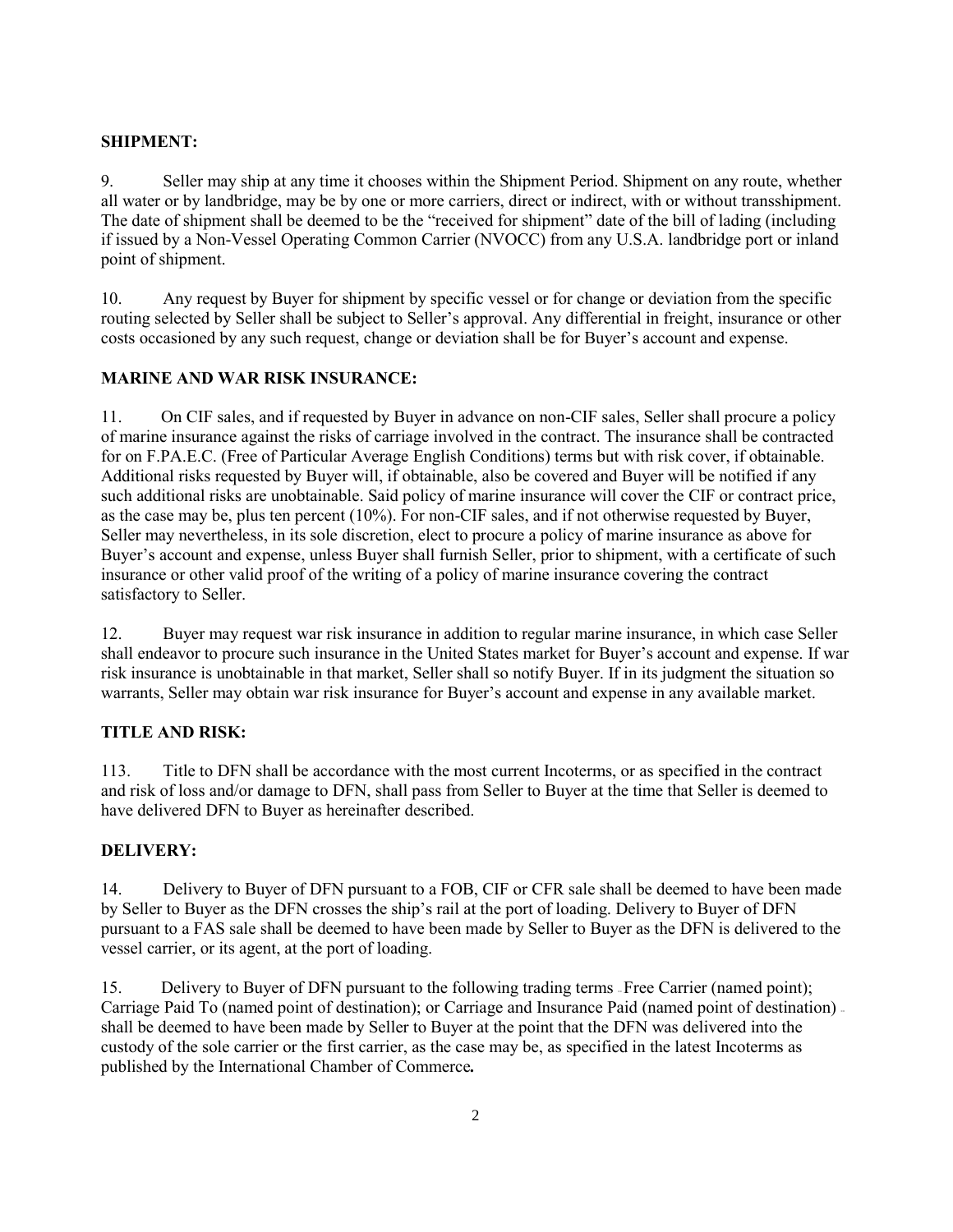#### **TRANSPORTATION COSTS:**

16. Buyer shall be responsible for all transportation and other costs incurred beyond the point of delivery of the DFN, which, without limitation, shall include all storage, loading, unloading, handling and other charges.

## **QUALITY, GRADE, SIZE AND CONDITION:**

17. DFN at the time of shipment shall be of the size, and shall be equal to or better than, the quality or grade, specified in the contract. DFN sold on a sample basis shall average equal to, or better than, sample.

18. If a Quality Certificate is issued by DFA of California and either attached to the payment documents or otherwise furnished to Buyer prior to arrival of the DFN at the port of discharge, such Quality Certificate shall be final as to quality, grade, size and condition. If such a Quality Certificate is not furnished, Buyer shall nevertheless accept and pay for the DFN, and settlement of any dispute as to quality, grade, size or condition at the time of shipment shall be determined by arbitration as set forth below.

## **WEIGHTS:**

19. Pounds avoirdupois shall be converted to kilograms at the rate of 2.2046 pounds per kilogram *or as per the specific prevailing industry norm*. CWT, or hundredweight, shall mean 100 pounds avoirdupois. Bulk DFN in bags, except edible tree nuts, are sold gross for net. Edible tree nuts are sold on a net weight basis.

20. If a sworn Weight Certificate or public weightmaster's Certificate of Weight at the packing or shipping point is attached to the payment documents or otherwise furnished to Buyer prior to arrival of the DFN at the port of discharge, such Certificate shall be final as to weight. If such a Certificate is not furnished, Seller shall reimburse Buyer for any shortage in invoice weight in excess of one percent (1%) as determined by a governmental or officially authorized weighing agency at the port of discharge; provided, that claim therefor is made by Buyer within thirty (30) calendar days from the date of discharge [of not less than eighty-five percent (85%) of the parcel.]

## **QUANTITIES:**

21. Seller may ship, and Buyer must accept, a variation in quantity of up to five percent (5%) more or less than the quantities named for each item of DFN sold.

22. Each contract for the purchase of DFN shall be deemed separable as to all DFN sold thereunder and Buyer shall not refuse to receive any lot or portion because of non-delivery or delay in delivery of any other lot or portion or the failure of any lot or portion to conform to contract requirements. Seller may ship the goods in one or more installments within the Shipment Period but shall not, following shipment of ninetyfive percent (95%) of the total contracted quantity, ship additional quantities unless such previous shipment has been noted as "partial delivery."

## **CLAIMS:**

23. Buyer's receipt of any DFN delivered pursuant to these terms and conditions shall be an unqualified acceptance of, and a waiver by Buyer of any and all claims with respect to, such DFN, unless Buyer gives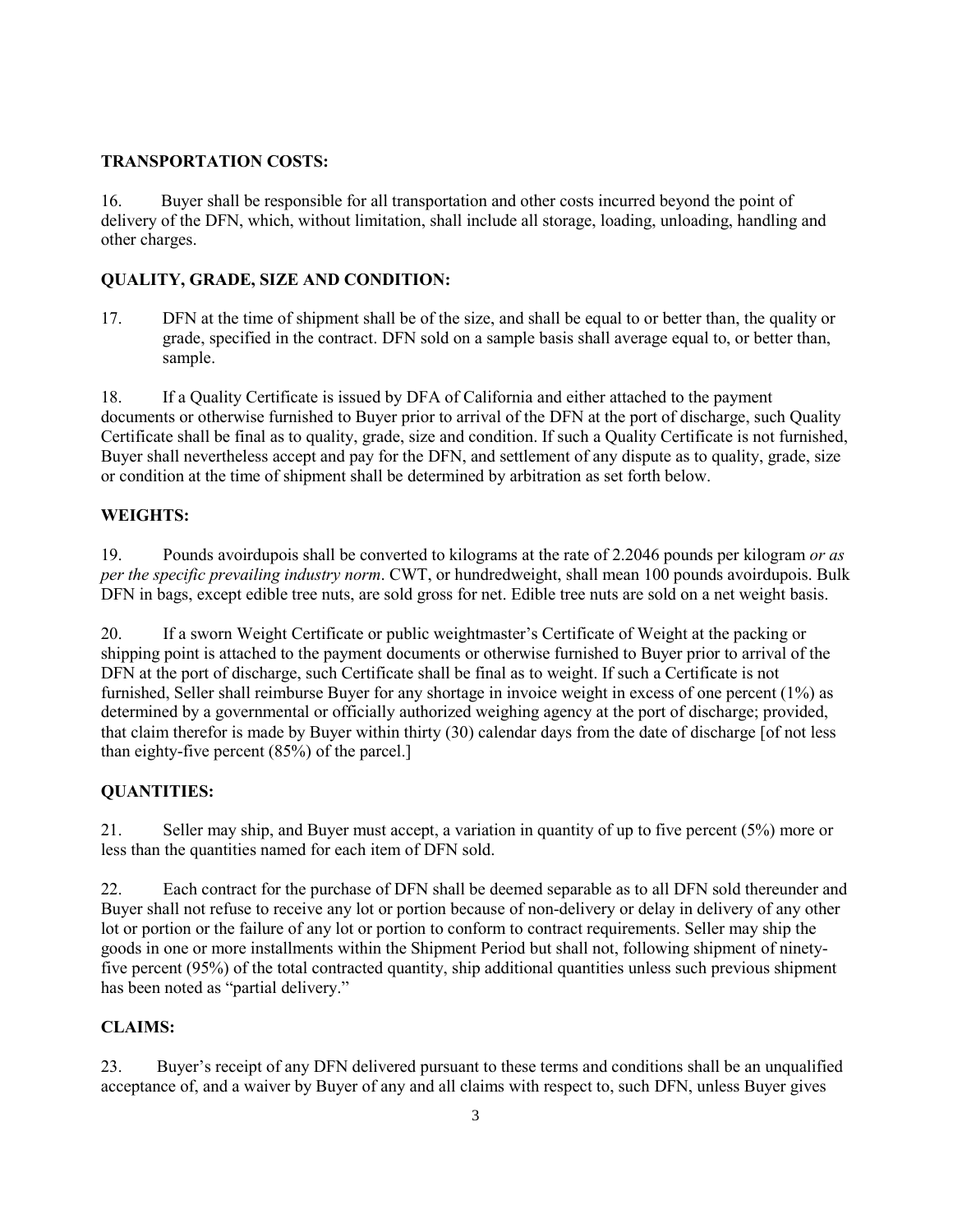Seller notice of claim within seven (7) calendar days after Seller has tendered delivery of the DFN, or, in the case of non-arrival, within seven (7) calendar days after a reasonable time for delivery has elapsed. A full statement in writing of the claim and of the basis therefore shall be filed with Seller within twenty (20) calendar days after Seller has tendered delivery of the DFN, or, in the case of non-arrival, within twenty (20) calendar days after a reasonable time for delivery has elapsed. In cases where the product has been used by the buyer, the buyer shall be deemed to have accepted the product quality and may not file a claim for quality against the seller.

24. Notwithstanding the pendency of any claim with respect to a shipment of DFN, or with respect to any other shipment of DFN, Buyer shall pay Seller the full amount of the invoice for such shipment without offset, discount or other deduction. Acceptance by Buyer of any payment tendered by Seller in settlement of any claim shall constitute a full and complete satisfaction and discharge of such claim. No allowance of any claim shall constitute a precedent for the allowance of any other claim.

## **FORCE MAJEURE AND LIABILITY:**

25. In the event that Buyer or Seller is unable to perform its obligations with respect to any sale to which these terms and conditions apply due to events of force majeure, including but not limited to crop disease, destruction, shortage, damage or loss, acts of God, governmental action, fires, floods, explosions, strikes, slowdowns or other concerted acts of workers, war or hostilities, insurrections, rebellions, riots or any other civil disorder, embargoes, wrecks or delays in transportation, inability to obtain necessary materials or equipment, criminal conduct of third parties, or any failure of the other party to act as required but specifically excluding a party's lowered profit, cost of financing or other business considerations, then in that event, and then only to the extent so justified, the party unable to perform shall, upon written notice to the other party, be relieved of its obligations, but only to the extent of the effects of force majeure and only for so long as the event of force majeure continues. The party unable to perform shall use its best efforts to remedy the effects of force majeure. Seller shall not be obligated, by reason of force majeure circumstances, to purchase DFN from others in order to enable it to deliver DFN to Buyer.

26. In no event shall Seller be liable for a delay in shipment of the DFN or for non-delivery, short delivery, or loss or damage to the DFN caused or contributed to by the withdrawal of, postponement of, departure of, or the leaving of the DFN by the carrier otherwise scheduled to depart within the Shipment Period on which Seller has engaged space. In the case of a delay in shipment for any cause, if Seller shall notify Buyer before expiration of the Shipment Period, or within eight (8) calendar days thereafter, of the fact and cause of delay, the Shipment Period shall be extended for the period during which such cause shall operate, unless Buyer shall, within ten (10) calendar days of the effective date of Seller's notice, instruct Seller to ship the DFN by an alternate route, in which case Seller shall, if practicable, ship by said route. All additional costs for such alternative routing shall be for Buyer's account and expense.

27. For all contracts entered into on or after May 1 of a particular year and pertaining to crops to be harvested during that year, if the Secretary of the California Department of Food and Agriculture or any governmental body exercising control over or regulating production of the crop sold shall determine that there has been a substantial reduction in or damage to that portion of the crop of which the DFN sold thereunder is a part, Seller shall may prorate deliveries in any reasonable manner among all its customers (including Buyer) in accordance with the percentage of loss or damage so determined.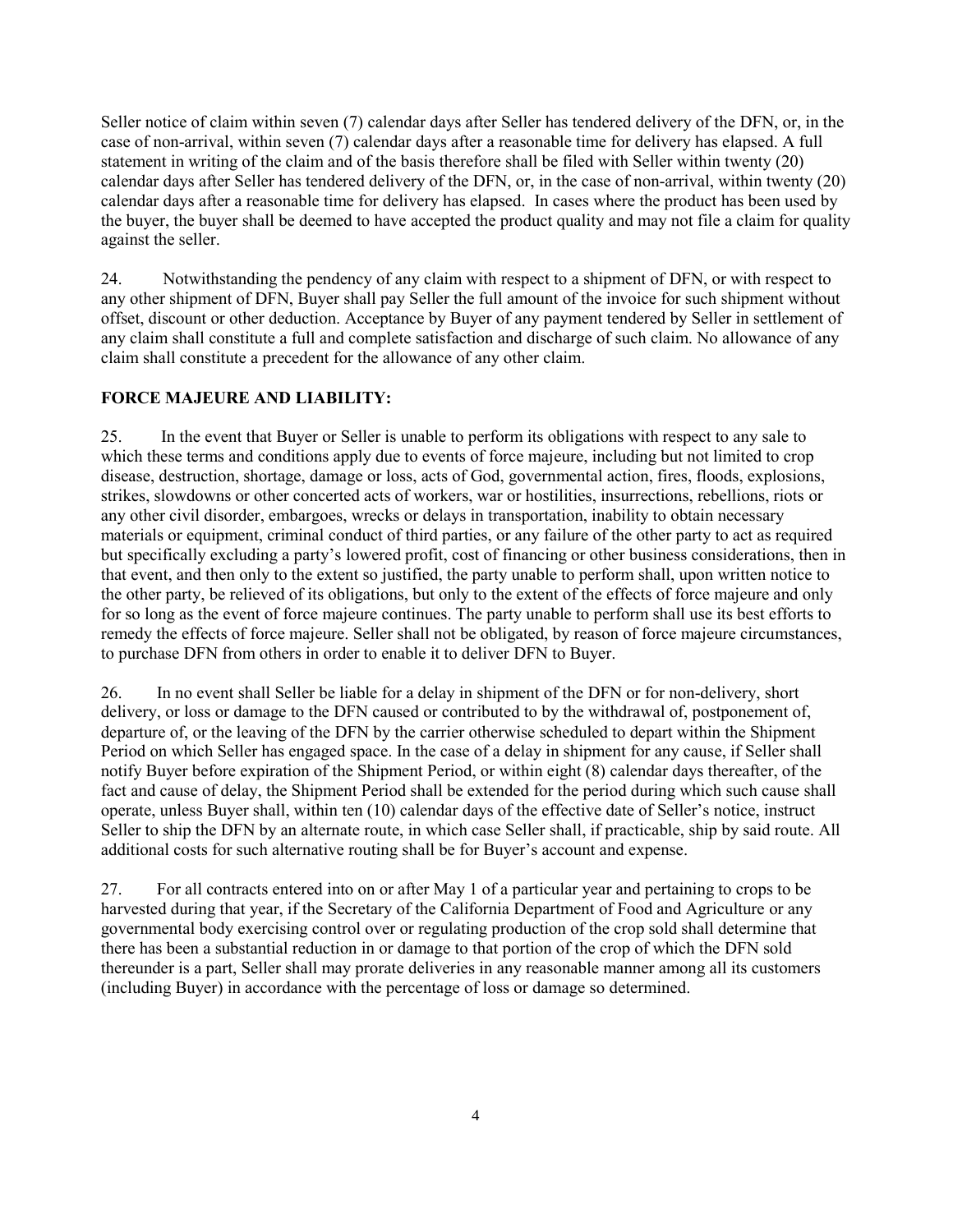#### **SUBSTITUTION:**

28. If Seller is unable to furnish the full quantity of any item of DFN specified in a contract by reason of force majeure, or any other cause or condition whatsoever beyond Seller's control, Buyer shall be notified in writing and given the privilege of selecting and substituting other items of DFN then available, the price to be paid for such substituted item to be the contract price for the original item plus or minus the differential between such items as set forth on Seller's price list existing as of the contract date or, if such price list does not include both the original and substituted items, the differential between such items on Seller's most recent price list which does contain a price for both such items. The sale of such substituted item of DFN shall otherwise be subject to all the terms and conditions of the original contract. Buyer's selection shall be made and notified to Seller within three (3) calendar days from the effective date of Seller's notice, failing which Seller shall be relieved from the obligation of delivering the substitute items. If Seller cannot fill all orders for DFN from its customers by reason of any such cause specified above, Seller may prorate deliveries in any reasonable manner among all its customers (including Buyer). Any other substitutions mutually agreed to by Seller and Buyer shall be priced in the manner set forth above and shall otherwise be subject to all the terms and conditions of the original contract.

#### **GOVERNING LAW:**

29. The validity, interpretation and performance of any sale to which these terms and conditions apply shall be governed by the provisions of the latest incoterms as published by the International Chamber of Commerce. To the extent that the Convention does not expressly settle the rights and obligations of the parties, such matters shall be governed by the domestic law of the State of California, U.S.A.

#### **ARBITRATION:**

30. All disputes arising hereunder shall be determined by final and binding arbitration in accordance with the following. If at least one of the parties to the contract is a member of Specialty Crop Trade Council ("SCTC"), the parties shall submit to arbitration conducted pursuant to the joint arbitration procedures established by Specialty Crop Trade Council. Provided however, that even when one or both parties are members of SCTC, SCTC reserves the right to refuse to arbitrate any dispute if SCTC believes, in its sole discretion, that acting as the arbitrator is not in the best interest of SCTC or the parties. If at least one of the parties is a member of SCTC, and one of the parties is a European-based company, SCTC may, in its sole discretion, either conduct the arbitration or alternatively, require the parties to submit to arbitration by Waren-Verein pursuant to that organization's arbitration procedures (the Waren-Verein procedures can be viewed on the internet at [www.warenverein.com](http://www.warenverein.com/) ). If neither of the parties is a member of SCTC, but at least one of the parties is a European-based company, the parties shall be required to submit to arbitration by Waren-Verein. If neither of the parties to the dispute is a member of DFA or SCTC or a European-based company, SCTC has no obligation to conduct the arbitration and the parties will be required to utilize another organization qualified to conduct a commercial arbitration.

Notwithstanding the foregoing, the parties understand and agree that if one or both of the parties is a member of SCTC, neither SCTC or Waren-Verein will arbitrate "weight" issues where the commodity received a "Weight Certificate" from the State of California prior to arrival of DFN at the port of discharge.